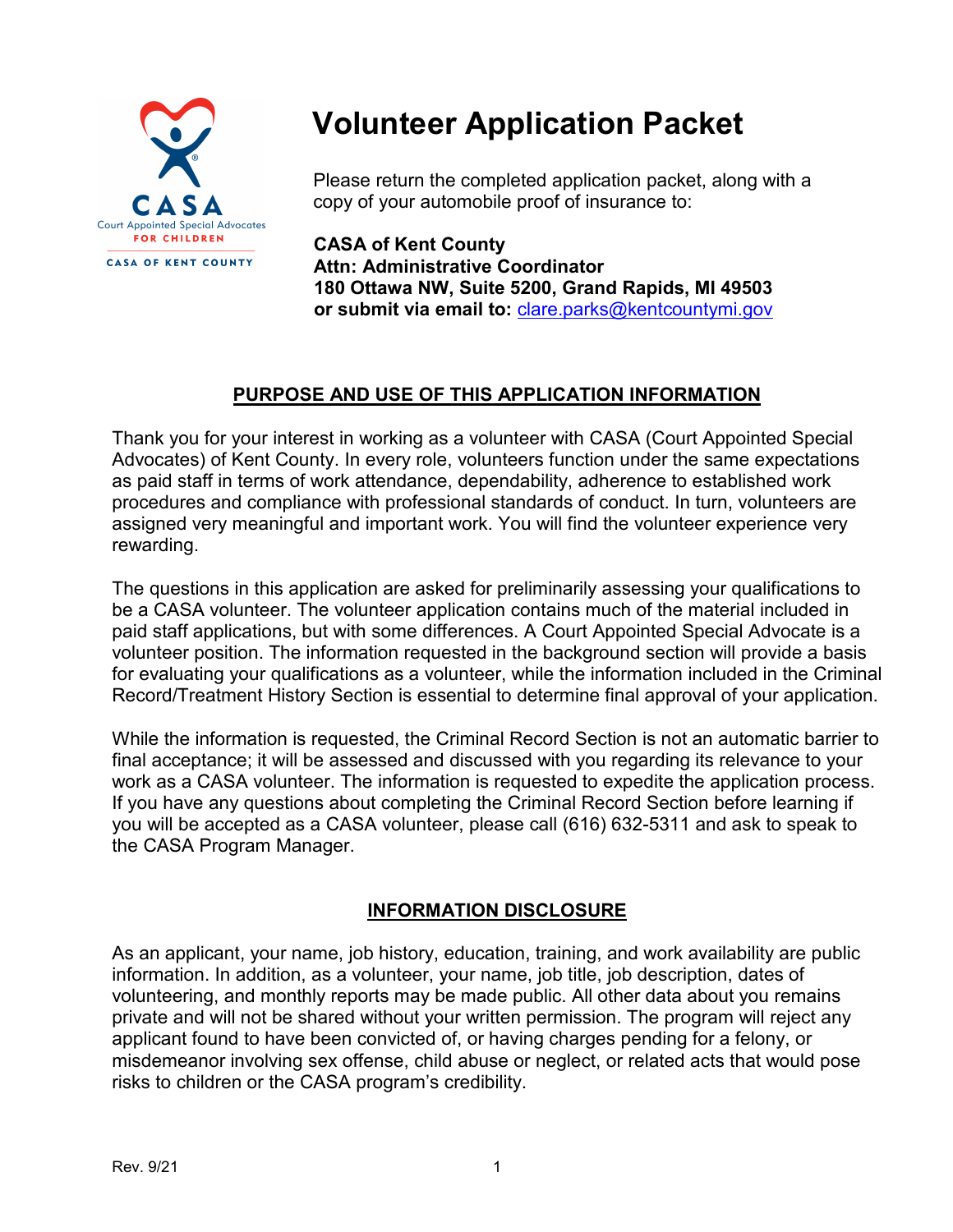**[www.CASAkentco.org](http://www.casakentco.org/) 616.632.5311**

# **VOLUNTEER APPLICATION**

### **PLEASE TYPE OR WRITE LEGIBLY USING BLACK INK. COMPLETE ALL PAGES OF THE APPLICATION. THANK YOU!**

| <b>Background Information</b> |                                                                                                                                                                                                                                |                                                                                                      |                                                                                                                                                                                                                                |  |  |
|-------------------------------|--------------------------------------------------------------------------------------------------------------------------------------------------------------------------------------------------------------------------------|------------------------------------------------------------------------------------------------------|--------------------------------------------------------------------------------------------------------------------------------------------------------------------------------------------------------------------------------|--|--|
|                               | 1. Name (Last)                                                                                                                                                                                                                 | (First)                                                                                              | (Middle)                                                                                                                                                                                                                       |  |  |
|                               |                                                                                                                                                                                                                                |                                                                                                      |                                                                                                                                                                                                                                |  |  |
|                               |                                                                                                                                                                                                                                | 3. Date of Birth ________________________Gender ___________(leave blank if you prefer not to answer) |                                                                                                                                                                                                                                |  |  |
|                               |                                                                                                                                                                                                                                |                                                                                                      |                                                                                                                                                                                                                                |  |  |
|                               | 5. List maiden name and/or other names you have ever been known by:                                                                                                                                                            |                                                                                                      |                                                                                                                                                                                                                                |  |  |
|                               |                                                                                                                                                                                                                                |                                                                                                      |                                                                                                                                                                                                                                |  |  |
|                               | 6. Race<br>Key: White, Black or African American, American Indian or Alaska Native, Asian, and Native<br>Hawaiian or Other Pacific Islander. (Leave blank if you prefer not to answer)                                         |                                                                                                      |                                                                                                                                                                                                                                |  |  |
|                               | answer)                                                                                                                                                                                                                        |                                                                                                      |                                                                                                                                                                                                                                |  |  |
|                               |                                                                                                                                                                                                                                |                                                                                                      |                                                                                                                                                                                                                                |  |  |
|                               |                                                                                                                                                                                                                                |                                                                                                      | Social Security # ______________                                                                                                                                                                                               |  |  |
|                               | 8. Have you lived in a state other than Michigan in the past seven (7) years? Yes<br>No.                                                                                                                                       |                                                                                                      |                                                                                                                                                                                                                                |  |  |
|                               |                                                                                                                                                                                                                                |                                                                                                      |                                                                                                                                                                                                                                |  |  |
|                               |                                                                                                                                                                                                                                |                                                                                                      | Cell phone entitled and the control of the control of the control of the control of the control of the control of the control of the control of the control of the control of the control of the control of the control of the |  |  |
|                               |                                                                                                                                                                                                                                |                                                                                                      |                                                                                                                                                                                                                                |  |  |
|                               |                                                                                                                                                                                                                                |                                                                                                      |                                                                                                                                                                                                                                |  |  |
|                               | Relationship experience and the set of the set of the set of the set of the set of the set of the set of the set of the set of the set of the set of the set of the set of the set of the set of the set of the set of the set |                                                                                                      |                                                                                                                                                                                                                                |  |  |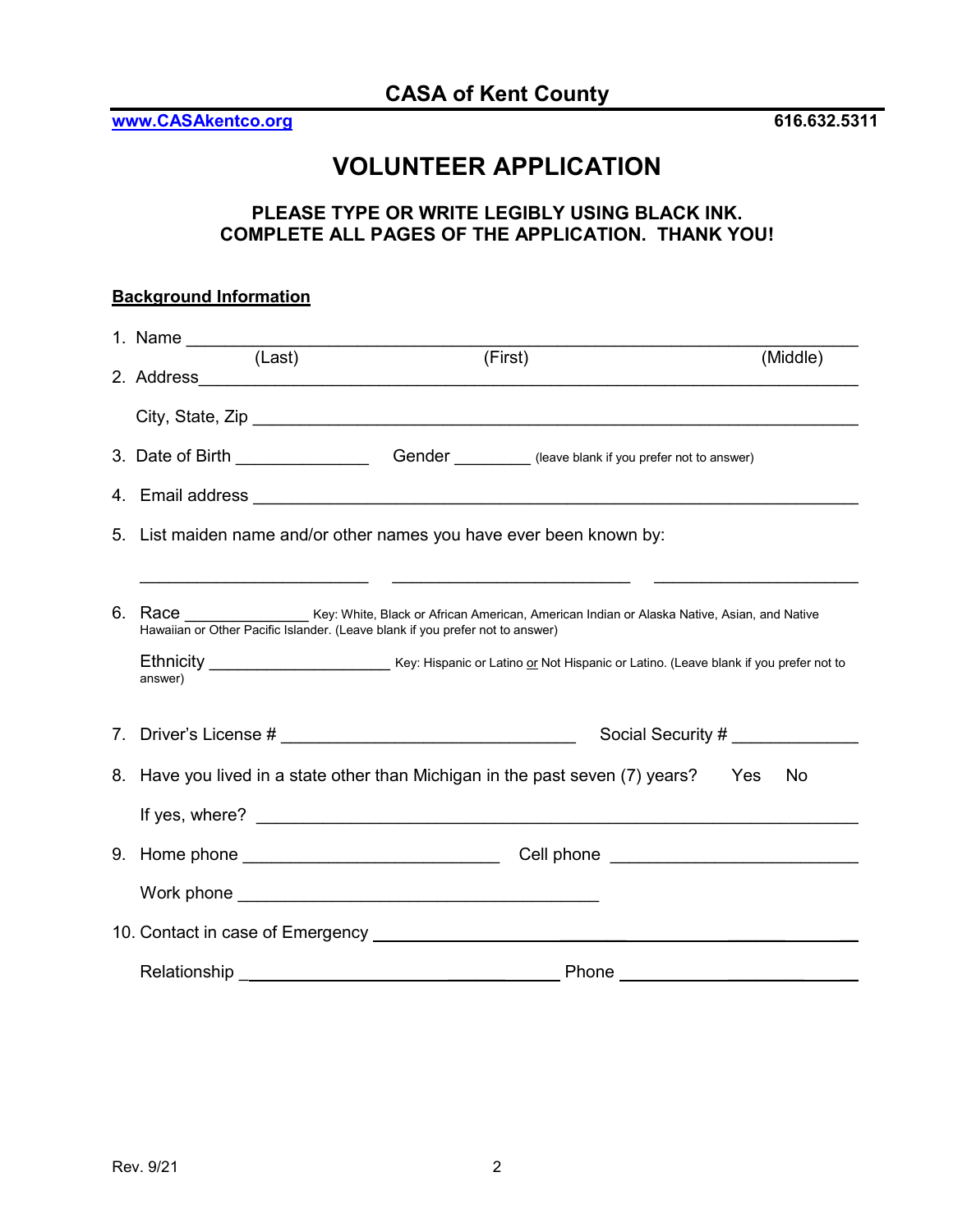11. Education (Please list school/college name and degree)

|                                                                                                                                                                                                |          |                  | Graduated?                                                          | Yes            | No |
|------------------------------------------------------------------------------------------------------------------------------------------------------------------------------------------------|----------|------------------|---------------------------------------------------------------------|----------------|----|
|                                                                                                                                                                                                |          |                  | Graduated?                                                          | Yes            | No |
|                                                                                                                                                                                                |          |                  | Graduated?                                                          | Yes            | No |
| 12. Primary Language <u>________________________________</u>                                                                                                                                   |          |                  | Secondary Language _________________                                |                |    |
| 13. Which of the following best describes your current employment status?                                                                                                                      |          |                  |                                                                     |                |    |
| Full-Time<br>Part-Time<br><b>Student</b>                                                                                                                                                       | Retired  | Not Employed     |                                                                     |                |    |
| 14. Employment Information - Please begin list with current or last employer.                                                                                                                  |          |                  |                                                                     |                |    |
| Employer<br><u> 1980 - Johann Barbara, martin a</u>                                                                                                                                            | Position |                  |                                                                     | Dates Employed |    |
|                                                                                                                                                                                                |          |                  |                                                                     |                |    |
|                                                                                                                                                                                                |          |                  |                                                                     |                |    |
|                                                                                                                                                                                                |          |                  |                                                                     |                |    |
|                                                                                                                                                                                                |          |                  |                                                                     |                |    |
| 15. Volunteer Experience                                                                                                                                                                       |          |                  |                                                                     |                |    |
| Organization/Business                                                                                                                                                                          | Position |                  | <b>Dates Volunteered</b>                                            |                |    |
| <u> 1990 - Jan James James, francuski politik, francuski politik, francuski politik, francuski politik, francuski </u>                                                                         |          |                  |                                                                     |                |    |
|                                                                                                                                                                                                |          |                  |                                                                     |                |    |
|                                                                                                                                                                                                |          |                  |                                                                     |                |    |
| 16. How did you hear about CASA?<br>□ CASA of Kent County Website<br>□ National CASA Website<br>□ Newspaper/Magazine (specify) _____________<br>□ Friend/Acquaintance (specify) ______________ |          | □ VolunteerMatch | $\Box$ Internet (specify) __________________<br>$\Box$ Other $\Box$ |                |    |
| 17. Why do you want to volunteer?                                                                                                                                                              |          |                  |                                                                     |                |    |

18. Please list any areas of interest or knowledge and hobbies or special skills that you could offer as a volunteer.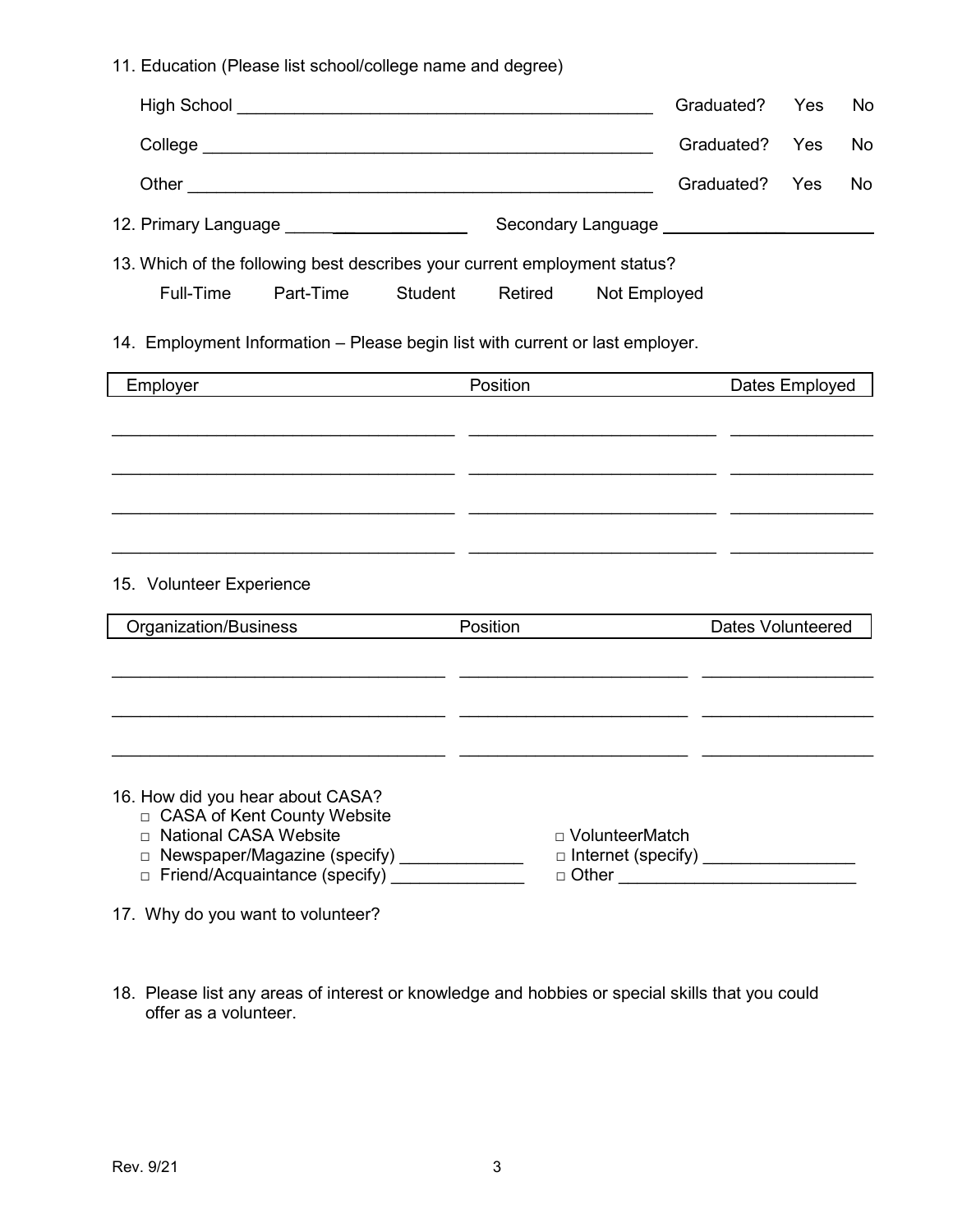19. What experience or knowledge of children and families do you have to assist you in determining what may be in a child's best interest? (i.e., parenting, childcare, education or work experience)

20. Have you had any experiences with social service agencies such as a staff person, a foster parent, volunteer, or client? If yes, please describe:

21. Have you had any experience dealing with the juvenile or family court system or child protective services? If yes, please describe.

- 22. In your opinion, how could the child welfare system do a better job of protecting children?
- 23. How many total hours per week are you available to dedicate to this role?
- 24. Some volunteer duties require the use of a car. Do you own a car with liability insurance?<br>Yes No Yes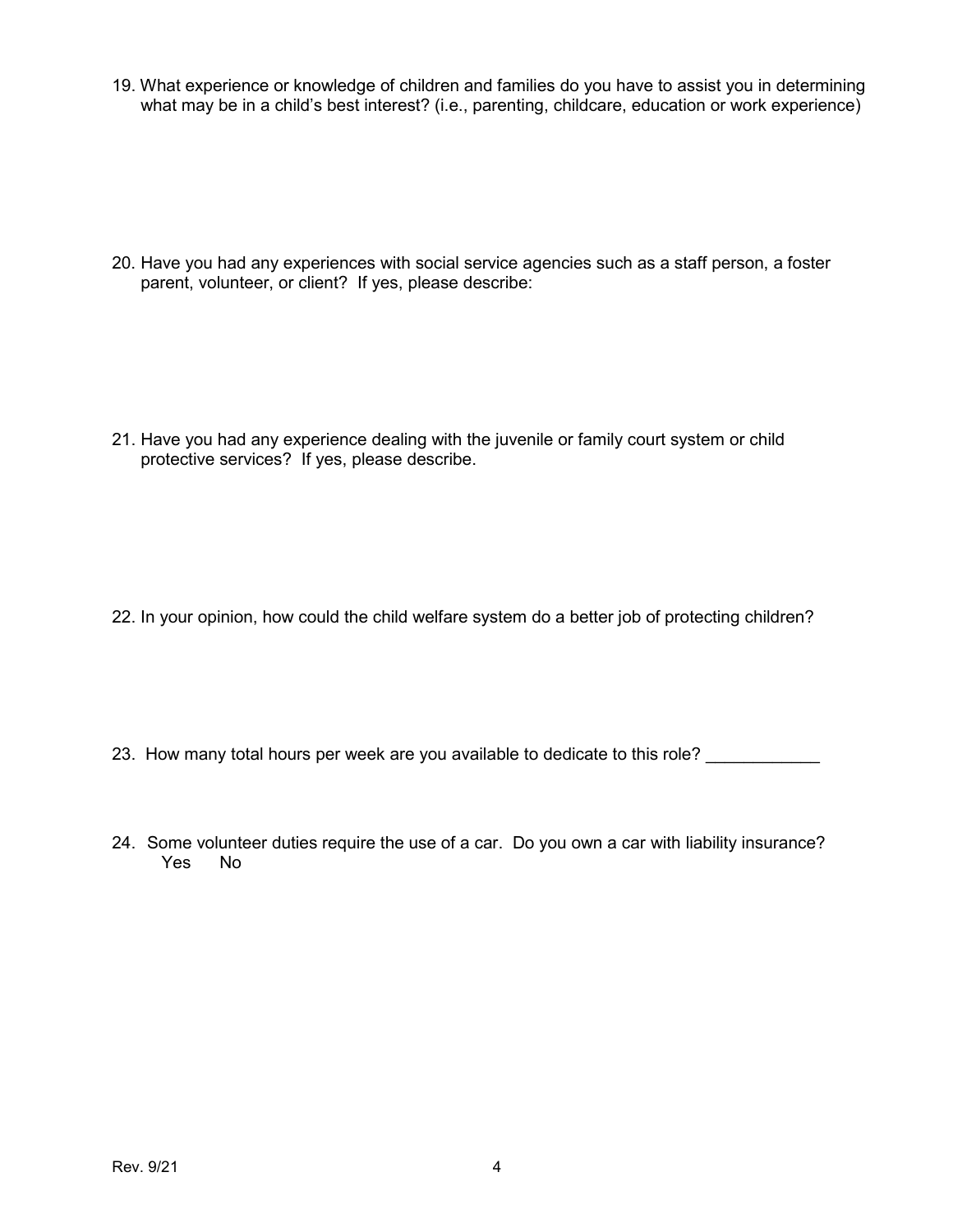25. Were you abused or neglected as a child? Yes No If yes, please explain.

26. Have you ever been accused of abusing or neglecting a child? Yes No If yes, please explain.

27. Have you ever been involved in a relationship that included domestic violence? Yes No If yes, please explain.

28. Have you ever been in any type of court proceeding at the District, Probate, Circuit or Supreme Court level? Yes No If yes, please explain.

29. Have you ever struggled with any substance abuse issues? Yes No If yes, please explain.

30. Please list any additional information you feel would be helpful in assessing your application.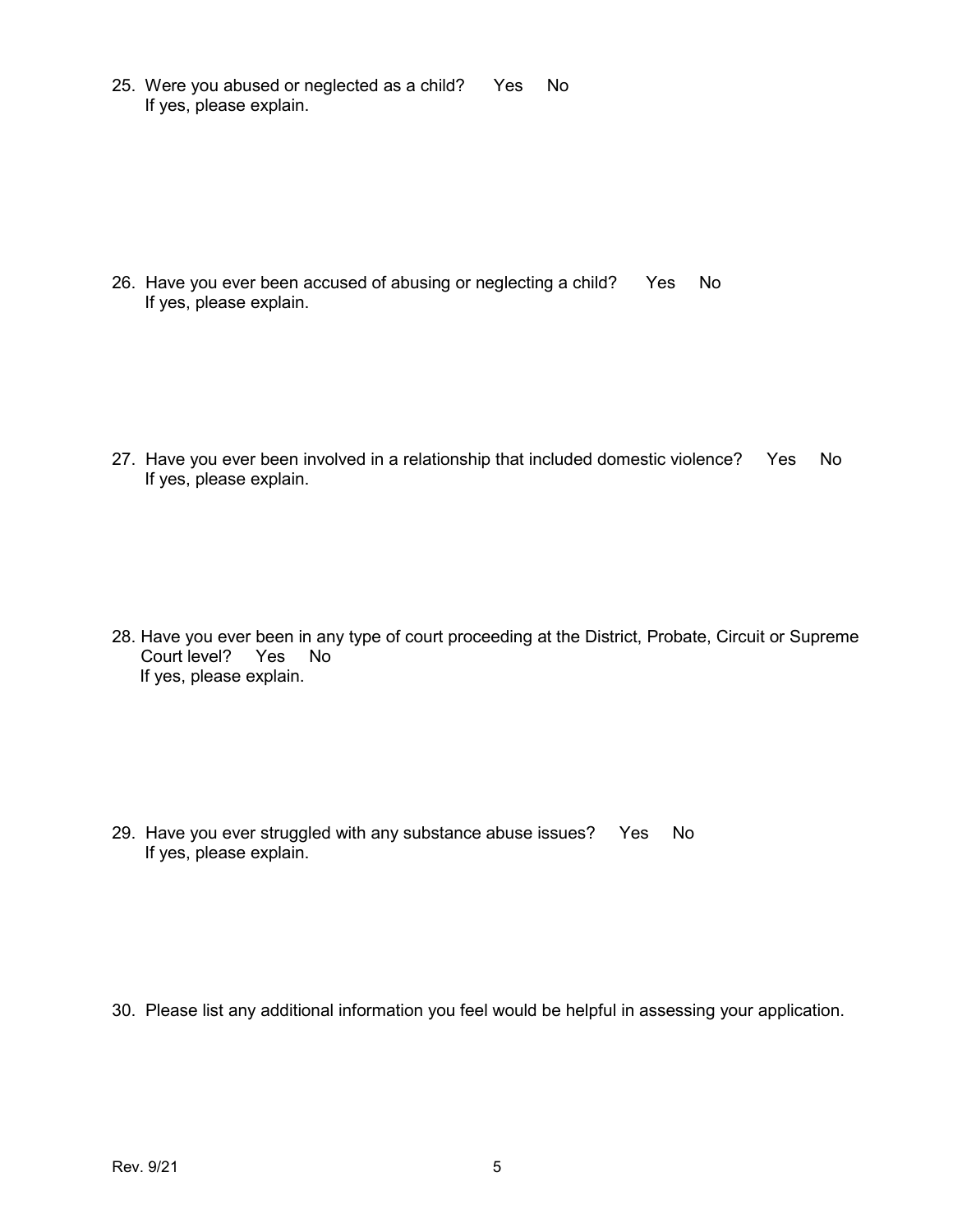#### **Criminal Record**

The information requested in this section is essential to conduct the record check and is required to be accepted into the program. If you choose to withhold this information, you will not be accepted into the program. As a volunteer, you are obligated to report changes in your ability to drive and/or the loss of vehicle insurance coverage.

| 31. Have you at any time had any contact with law enforcement?        Yes     No |  |  |
|----------------------------------------------------------------------------------|--|--|
|----------------------------------------------------------------------------------|--|--|

| Date(s)  |  |  |  |  |  |
|----------|--|--|--|--|--|
| Outcome: |  |  |  |  |  |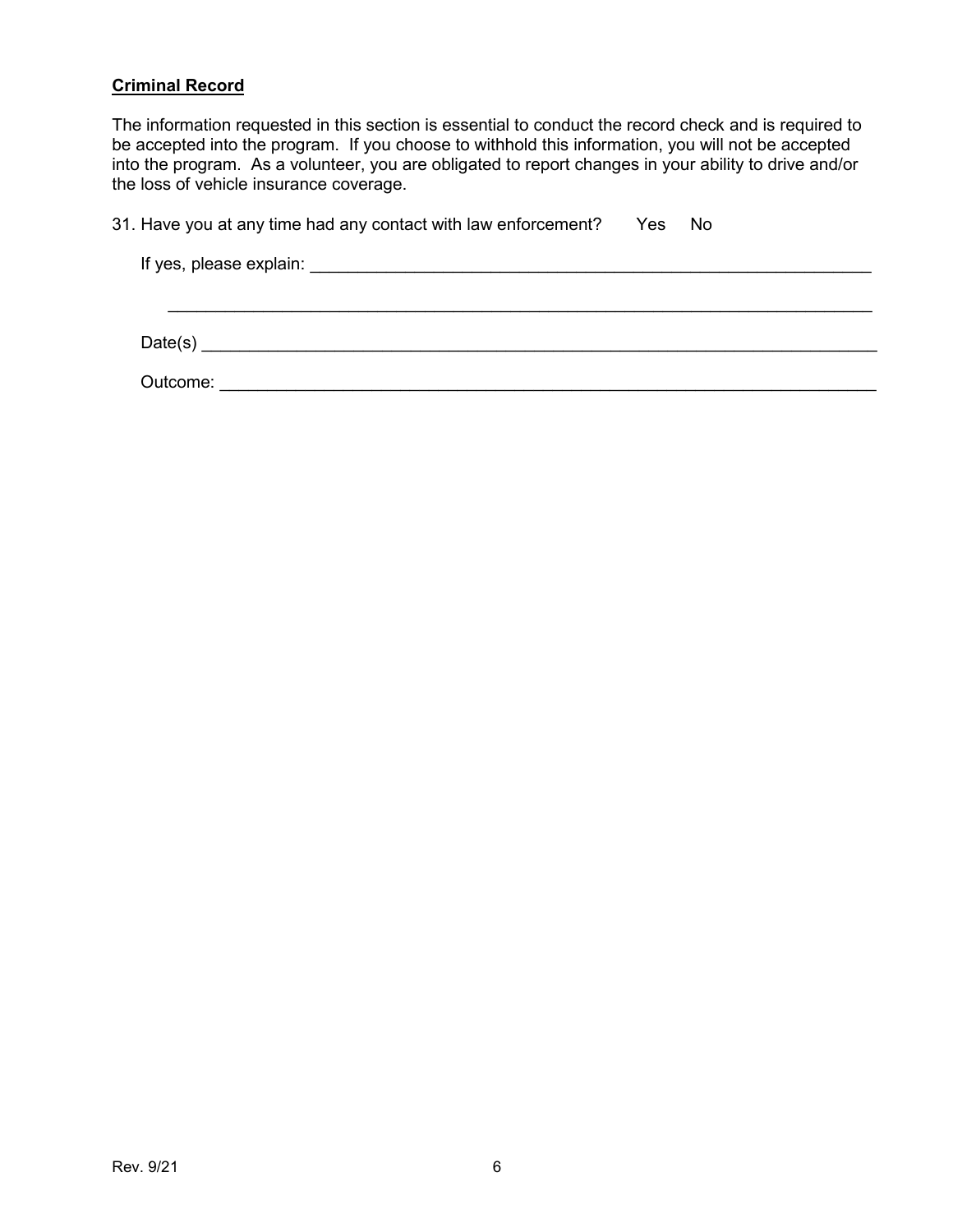#### **References**

Please list three personal references that can attest to your character skills and dependability. One reference should be a supervisor if employed. Other examples might be a minister, teacher, therapist, co-worker, etc. Please do not use family members. References will be contacted. Please give complete address information as we send a hard-copy reference form to each person listed.